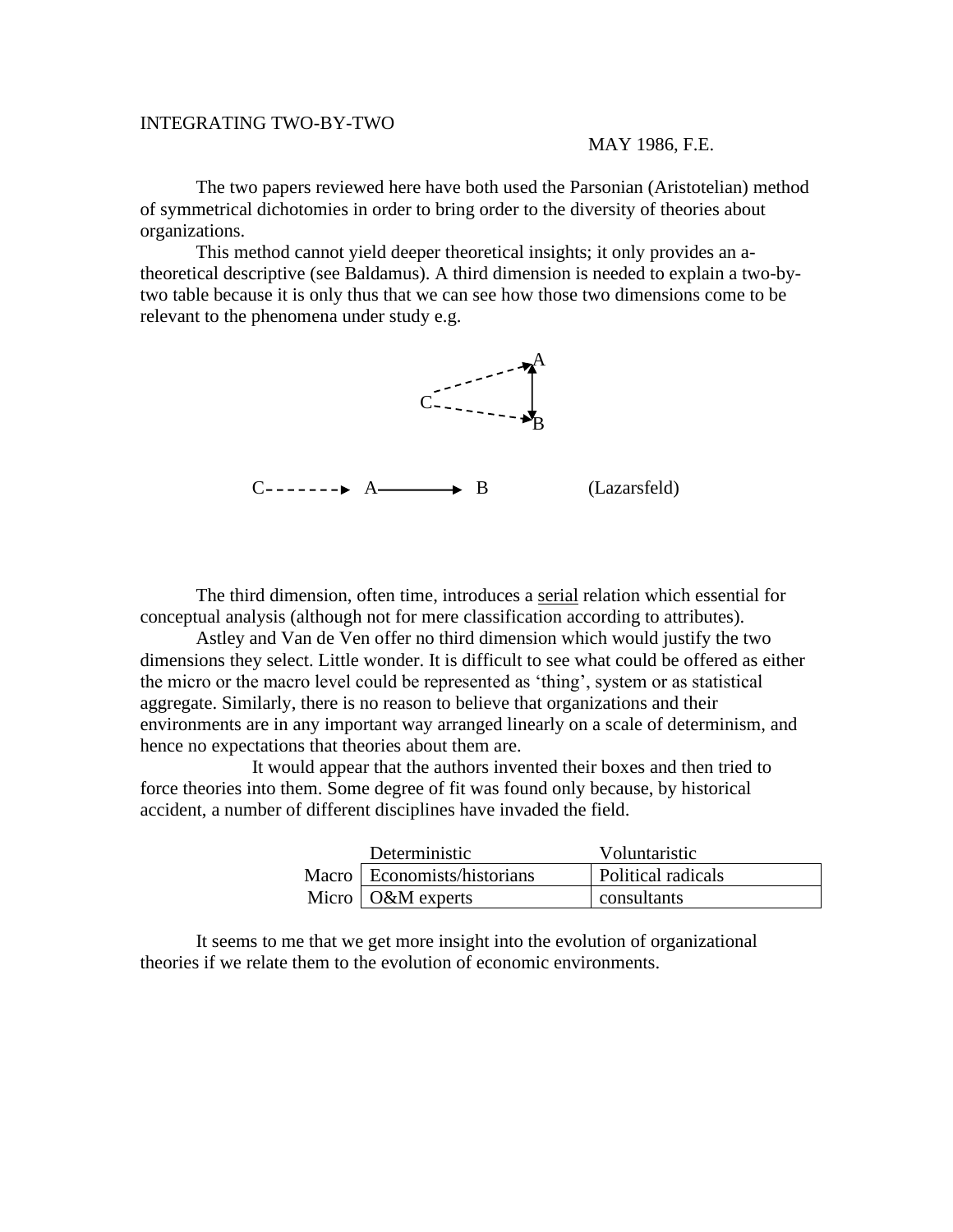|               | Type I |                    |          |                    |
|---------------|--------|--------------------|----------|--------------------|
| Individual    |        | Closed system      | $O\&M$   | "democr. of        |
| organization  |        | (eg. C.Barnard)    | McKinsey | work" O.D.         |
| Sets of       |        | <i>'Population</i> | Chandler | Organicism         |
| organizations |        | theories'          |          | <i>(strategic)</i> |
|               |        |                    |          | planning)          |

This way we can see why some theories, at any time, are being pushed into the backwaters and others becoming fashionable. Theoretical interest shifts in a sensible manner with changes in the environment. A and VdeV's boxes lead to no such observations (just as Paul Lawrence's dichotomies showed the course of development of organizations as a random Brownian movement). The six questions they see as the polarities that give 'dialectical tension, to their boxes are so ill-conceived that the answer to each would have to be "both!".

The reply by Hrebiniak and Joyce is the right direction in pointing out that two dimensions are implicit in the 'determinism-voluntaristic' dimension, one referring to the organization and the other to the environment. However, they abort their argument by relying on the same mindless method of reducing the problem to two symmetrical dichotomies.

|                       |     | Envir. Determinism |             |
|-----------------------|-----|--------------------|-------------|
|                       |     | Low                | High        |
| Strategic choice High |     | Type III           | Type IV     |
|                       | Low | Type II            | Type $I/II$ |

In our theory the changing nature of the environment necessarily required a shift from tactics to strategy and then an evolution in strategic objectives and alliances: not the other way round, as they imply. Similarly, 'environmental determinism goes from H to Low-Low to H and H+; not linear but curvilinear.

Not satisfied with reducing our model to a static model, and smearing all over the outlines with intellectual graffiti, they numbered their quadrants in an order that scrambles the natural series we had identified:-

| Quadrant | E Type |
|----------|--------|
|          |        |
|          |        |
|          |        |
|          |        |

They then proceeded to discuss the quadrants, and by implication the types of environment, in the order of those numbers! That is not really a fair treatment of our theory. Then, after buggaring-up our beautiful theory, they conclude that,"What is needed is a greater emphasis on integration.." (p 348)! After their destruction?

Both papers are a regression from Terreberry.